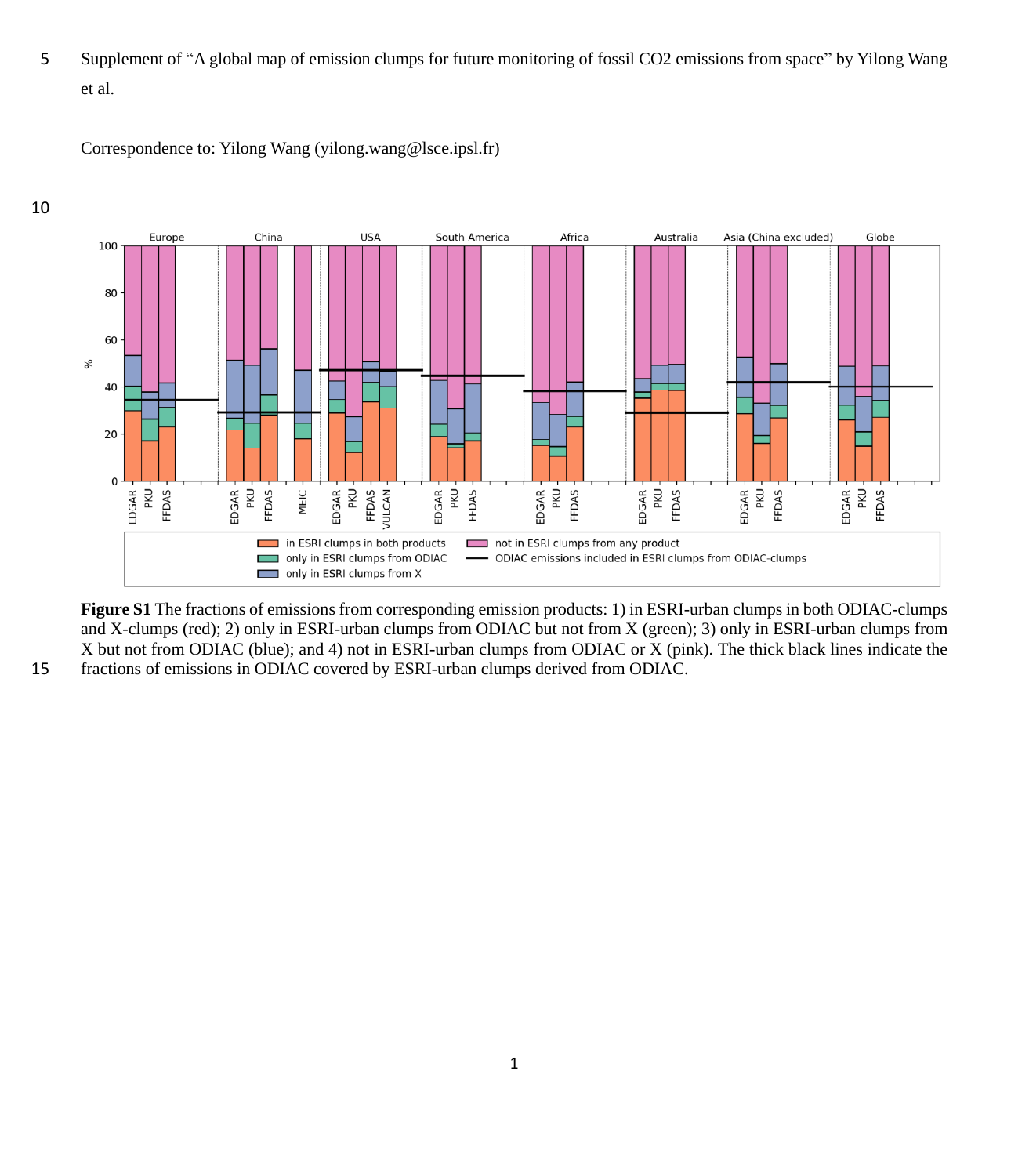

**Figure S2** The fractions of emissions from corresponding emission products: 1) in non-ESRI-urban clumps in both ODIAC-20 clumps and X-clumps (red); 2) only in non-ESRI-urban clumps from ODIAC but not from X (green); 3) only in non-ESRIurban clumps from X but not from ODIAC (blue); and 4) not in non-ESRI-urban clumps from ODIAC or X (pink). The thick black lines indicate the fractions of emissions in ODIAC covered by non-ESRI-urban clumps derived from ODIAC.